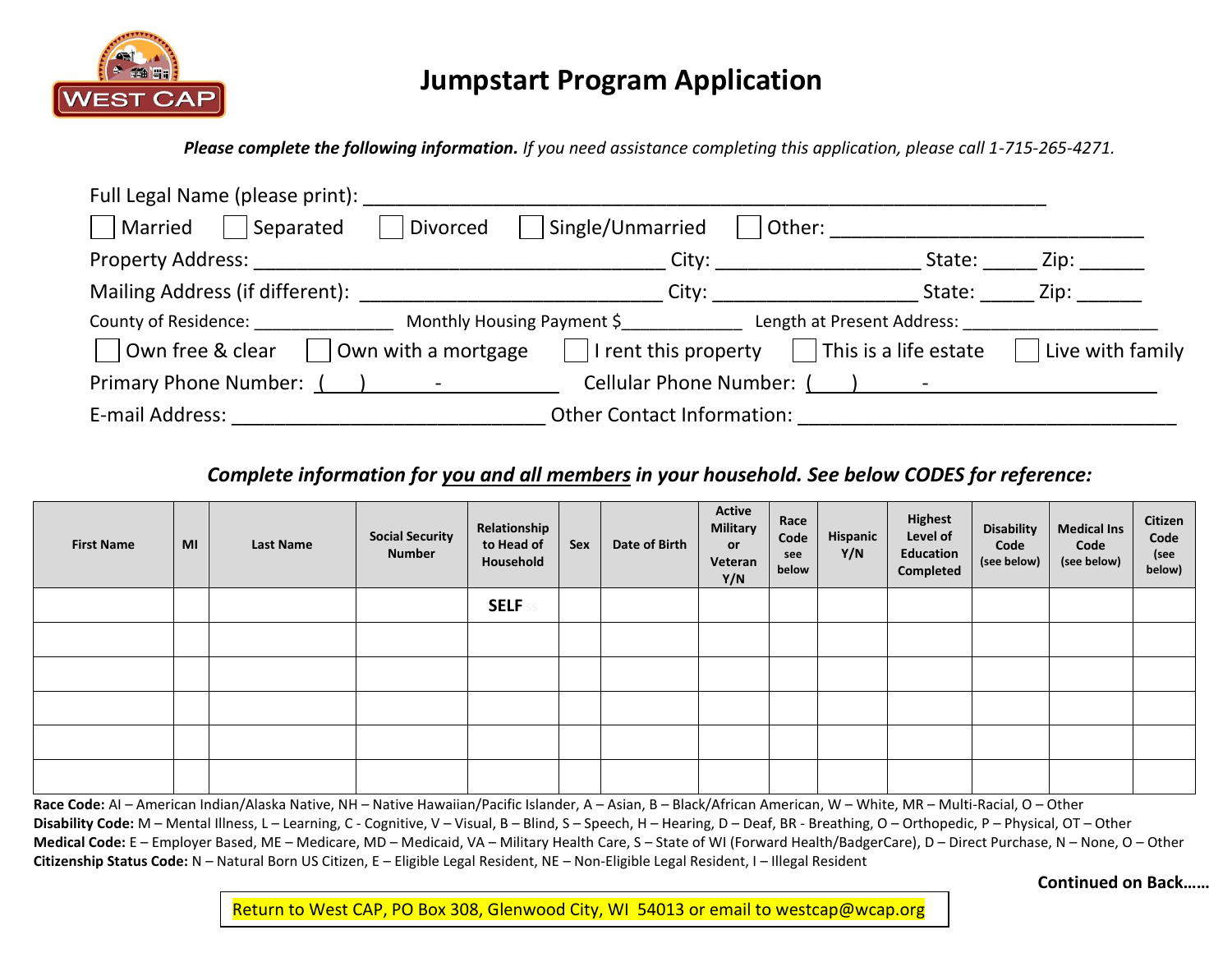### **INCOME SOURCE(S)**

### *Only complete for household members 18 years of age and over (attach separate page if needed).*

| <b>Household Member</b>                                                                                                                                                                                          | Type of Income<br>(see below list) | <b>Name of Employer</b> | <b>Profession/Job Title</b> | <b>Length of Employment</b><br>*if less than 2 years at current<br>employer, list previous<br>employment | <b>Hours worked</b><br>per week | <b>Gross Monthly Wage</b> |
|------------------------------------------------------------------------------------------------------------------------------------------------------------------------------------------------------------------|------------------------------------|-------------------------|-----------------------------|----------------------------------------------------------------------------------------------------------|---------------------------------|---------------------------|
|                                                                                                                                                                                                                  |                                    |                         |                             |                                                                                                          |                                 |                           |
|                                                                                                                                                                                                                  |                                    |                         |                             |                                                                                                          |                                 |                           |
|                                                                                                                                                                                                                  |                                    |                         |                             |                                                                                                          |                                 |                           |
|                                                                                                                                                                                                                  |                                    |                         |                             |                                                                                                          |                                 |                           |
| "Type of Income": Employment Wages, Child Support, Alimony, Pension/Retirement, Self-Employment, Social Security/SSI/SSD, TANF, Tips/Commission, Unemployment,<br>US Military Pay, VA Payment, Work Comp, Other. |                                    |                         |                             |                                                                                                          |                                 |                           |

#### **Please check any of the following non-cash benefit(s) you receive:**

| <b>SNAP</b>   | <b>Housing Choice Voucher</b>       |  | <b>HUD-VASH</b>                    |  | Other |
|---------------|-------------------------------------|--|------------------------------------|--|-------|
| <b>WIC</b>    | <b>Public Housing</b>               |  | <b>Childcare Voucher</b>           |  |       |
| <b>LIHEAP</b> | <b>Permanent Supportive Housing</b> |  | <b>Affordable Care Act Subsidy</b> |  |       |

**Is applicant(s) or any household member a friend or family to any West CAP employee or Board of Director?** (family includes self, spouse, Fiancée/Fiancé, children and childrenin-law, brothers, brother(s)-in-law, sisters, sister(s)-in-law, parents, and parent(s)-in-law, and/or anyone who received more than 50% of their annual support from the person (e.g. adopted child, foster child) **Yes** | **No** | **If Yes, please explain:** 

### EEOC Statement:

*West CAP is an equal opportunity organization and no otherwise qualified applicant for service or service participant shall be excluded for participation, be denied benefits, or otherwise be subject to discrimination in any manner or on the basis of race, color, national origin or ancestry, sex, religion, age, political belief or affiliation, disability or association with a person with a disability. This policy covers eligibility for the access to service delivery, and treatment in all of the programs and activities.*

With my signature, I authorize West CAP to release information stated on this form and/or in my case/project files to designated staff and/or other agencies to which my case/project pertains. I have voluntarily provided the information above and it is true and correct to the best of my knowledge. I am aware that providing false information or not reporting pertinent information is fraud. If I provide any false information, I understand that services may be denied. I understand that completion of this application does not guarantee that I will receive assistance. I also understand that the information will be held in confidence and used specifically to determine eligibility and program planning.

\_\_\_\_\_\_\_\_\_\_\_\_\_\_\_\_\_\_\_\_\_\_\_\_\_\_\_\_\_\_\_\_\_\_\_\_\_\_\_\_\_\_\_\_\_\_\_\_\_\_\_\_\_\_\_\_\_\_\_\_\_\_\_\_\_\_ \_\_\_\_\_\_\_\_\_\_\_\_\_\_\_\_\_\_\_\_\_\_\_\_\_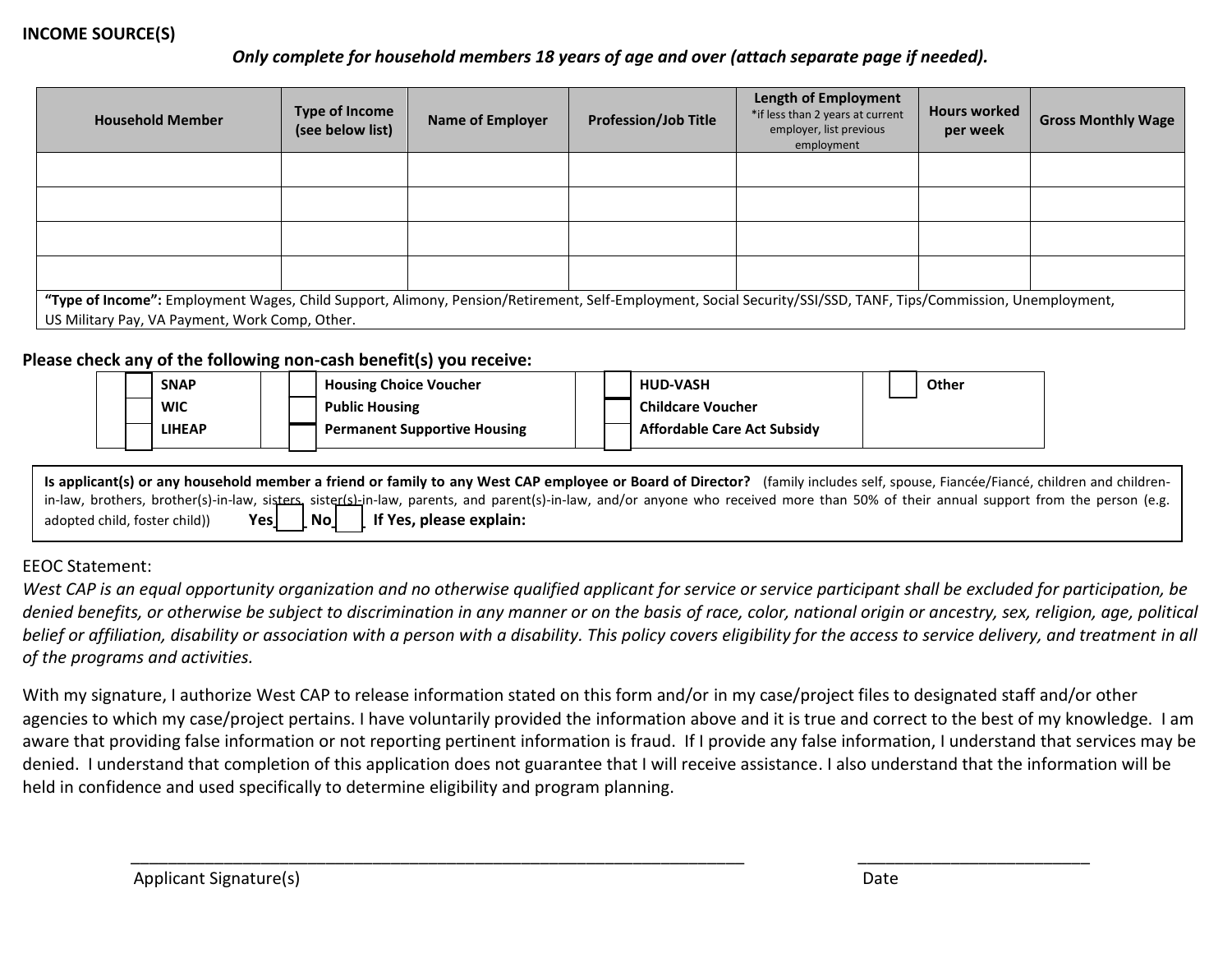# *If your contact information changes, please notify us at 1-715-265-4271.*

### **MONTHLY FIXED EXPENSES**

|                                            | <b>Current Monthly Spending</b> |
|--------------------------------------------|---------------------------------|
| <b>Housing</b>                             |                                 |
| Rent/Mortgage Payment                      |                                 |
| Land Contract/Purchase/Rent paid           |                                 |
| Heating (furnace, etc.)                    |                                 |
| Electricity (lights, stove)                |                                 |
| Phone/Cell/Pager                           |                                 |
| Internet                                   |                                 |
| TV/Cable                                   |                                 |
| Water/Sewer/Trash                          |                                 |
| Property Taxes (if not in mortgage escrow) |                                 |
| Homeowners/Renters Insurance               |                                 |
| Maintenance/Repair Costs                   |                                 |
| <b>Total</b>                               |                                 |
| <b>Transportation</b>                      |                                 |
| Current Car Payment(s)                     |                                 |
| Auto Insurance                             |                                 |
| Auto Maintenance/Repair                    |                                 |
| <b>Auto License</b>                        |                                 |
| Gasoline/Parking Expenses                  |                                 |
| <b>Total</b>                               |                                 |
| <b>Other Monthly Fixed Expenses</b>        |                                 |
| Education (day care / private, etc.)       |                                 |
| Education (tuition/supplies/lessons)       |                                 |
| <b>Taxes</b>                               |                                 |
| Insurance (health, etc.)                   |                                 |
| Medical Expenses (co-pay, prescriptions)   |                                 |
| Other                                      |                                 |
| <b>Total</b>                               |                                 |

#### **MONTHLY FLEXIBLE EXPENSES**

|                                                                                        | <b>Current Monthly Spending</b> |
|----------------------------------------------------------------------------------------|---------------------------------|
| Food                                                                                   |                                 |
| Household Supplies (baby supplies, paper<br>products, bathroom supplies, laundry, etc) |                                 |
| Entertainment (baby sitters, gambling,<br>movies, sports, books, video games, etc)     |                                 |
| Gifts (holidays, b-days, Xmas, parties, etc).                                          |                                 |
| Miscellaneous (stamps, allowances, pet<br>supplies, tobacco, alcohol, etc.)            |                                 |
| Other                                                                                  |                                 |
| <b>Total</b>                                                                           |                                 |

| <b>Applicant Name:</b>   |                         |  |
|--------------------------|-------------------------|--|
| Driver's License Number: |                         |  |
| Issue Date:              | <b>Expiration Date:</b> |  |

Will you be listed on the JumpStart Title?  $\Box$  Yes  $\Box$  No

Are you required to pay child support, alimony, or maintenance?



 $\boxed{\blacksquare}$  Yes  $\Box$  No  $\Box$  If yes, how much per month?  $\boxed{\phantom{1}}$ 

\_\_\_\_\_\_\_\_\_\_\_\_\_\_\_\_\_\_\_\_\_\_\_\_\_\_\_\_\_\_\_\_\_\_\_\_\_\_\_\_\_\_\_\_\_\_\_\_\_\_\_\_\_\_\_\_\_\_\_\_

| Co-Applicant Name:                                                                                                  |                         |
|---------------------------------------------------------------------------------------------------------------------|-------------------------|
| Driver's License Number:                                                                                            |                         |
|                                                                                                                     | <b>Expiration Date:</b> |
| Will you be listed on the JumpStart Title? $\Box$ Yes $\Box$ No                                                     |                         |
| Are you required to pay child support, alimony, or maintenance?<br>$\Box$ Yes $\Box$ No If yes, how much per month? |                         |